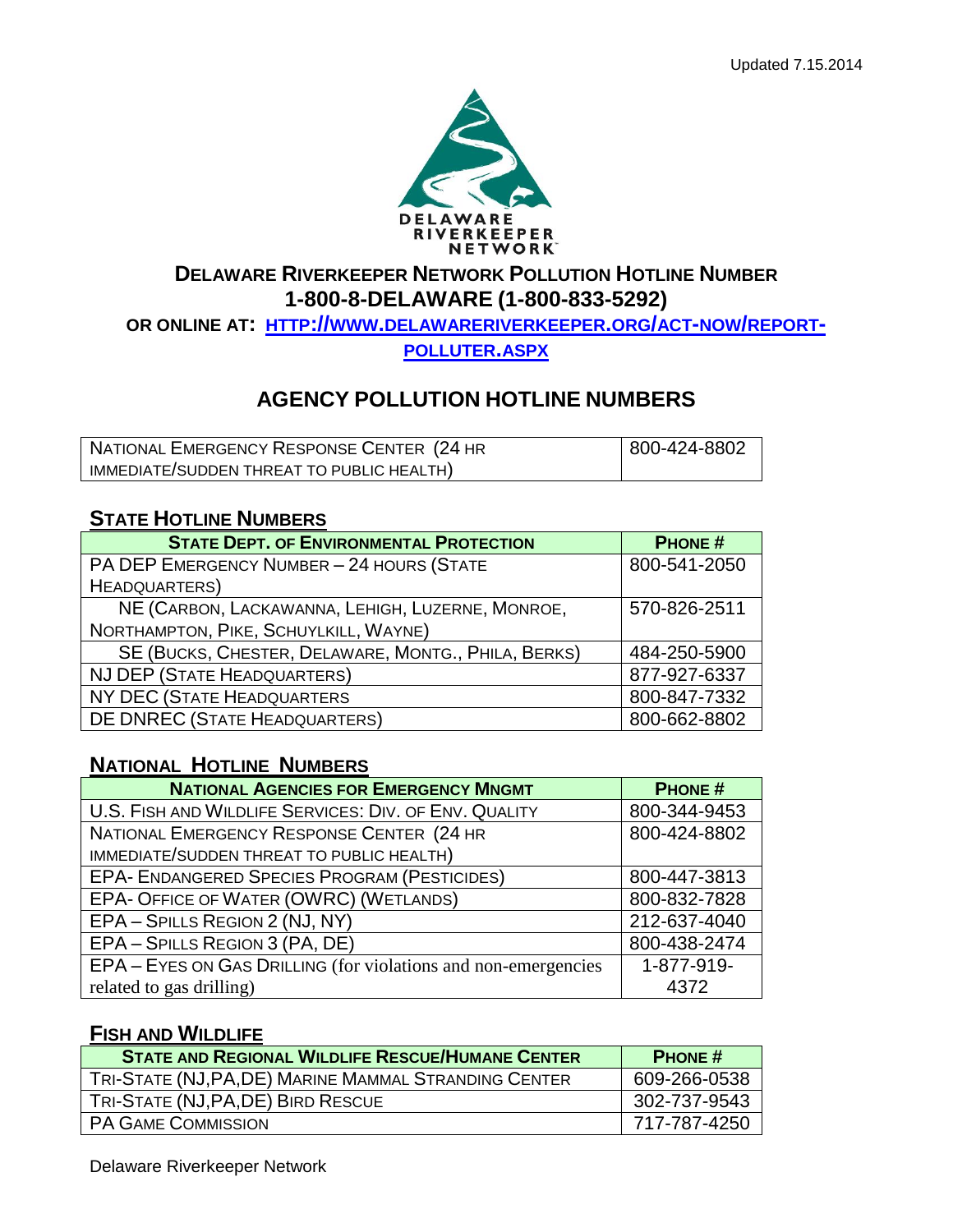| NE (CARBON, LUZERNE, PIKE, WAYNE, MONROE)                | 570-675-1143 |
|----------------------------------------------------------|--------------|
| SE REGION (BERKS, BUCKS, CHESTER, LEHIGH, NA, PHILA)     | 717-783-6526 |
| DE FISH & WILDLIFE ENFORCEMENT (DNREC)                   | 302-739-9913 |
| NJ (MERCER COUNTY) WILDLIFE CENTER                       | 609-883-6606 |
| NJ DEP FISH/GAME/WILDLIFE ENV ACTION LINE                | 877-927-6337 |
| NJ ENFORCEMENT- NORTH (HNTDN, MORRIS, WARREN, SUSSEX)    | 908-735-8240 |
| NJ ENFORCEMENT- CENTRAL (BURL CO, MERCER, WARREN, MON.)  | 609-259-2120 |
| NJ ENFORCEMENT- SOUTH (CAMDEN, CAPE MAY, SALEM, GLOUC.)  | 856-629-0555 |
| PA FISH AND BOAT COMMISSION (STATE HQ LAW ENFORCEMENT)   | 717-705-7800 |
| PA FISH AND BOAT COMMISSION POLLUTION HOTLINE (855-FISH- | 855-347-4545 |
| $KIL$ )                                                  |              |
| NE REGION LAW ENFORCEMENT (CARBON, PIKE, MONROE,         | 570-477-5717 |
| WAYNE, SULLIVAN, LACKAWANNA, LUZERNE COUNTIES)           |              |
| SE REGION LAW ENFORCEMENT (BUCKS, BERKS, CHESTER,        | 717-626-0228 |
| DELAWARE, LEHIGH, MONTGOMERY, NA, PHILA, SCHUYLKILL)     |              |

# **SEDIMENT AND EROSION PROBLEMS / SEWAGE SPILLS AND OVERFLOWS**

| <b>COUNTIES</b>            | <b>COUNTY AGENCY</b>                              | <b>PHONE#</b> |  |
|----------------------------|---------------------------------------------------|---------------|--|
| <b>STATE OF DELAWARE</b>   |                                                   |               |  |
| <b>KENT</b>                | <b>DEPT OF PUBLIC WORKS- ENV</b>                  | 302-335-6000  |  |
| <b>NEW CASTLE</b>          | <b>DEPT OF EMERGENCY MNGMT</b>                    | 302-395-2700  |  |
|                            | <b>DEPT OF SPECIAL SERVICES (SEWER EMERGENCY)</b> | 302-395-5700  |  |
|                            | <b>COUNTY ENVIRONMENTAL OPERATIONS</b>            | 302-395-5710  |  |
| <b>SUSSEX (DE)</b>         | <b>DEPT OF ENG: SEWER AND WATER (EMERGENCY)</b>   | 302-855-7803  |  |
|                            | <b>DEPT OF ENG: ENV SERVICES</b>                  | 302-855-7730  |  |
| <b>STATE OF NEW JERSEY</b> |                                                   |               |  |
| <b>CAPE MAY</b>            | <b>HEALTH DEPARTMENT- ENV</b>                     | 609-465-1209  |  |
|                            | <b>CAPE-ATLANTIC SOIL CONSERVATION DIST</b>       | 609-625-3144  |  |
| <b>CUMBERLAND</b>          | <b>OFFICE OF EMERGENCY MNGMT</b>                  | 856-455-8526  |  |
|                            | <b>CUMBERLAND-SALEM SOIL CONSERVATION DIST</b>    | 856-451-2422  |  |
| <b>SALEM</b>               | <b>CUMBERLAND-SALEM SOIL CONSERVATION DIST</b>    | 856-451-2422  |  |
|                            | <b>DEPT OF PUBLIC HEALTH AND SAFETY</b>           | 856-935-7510  |  |
| <b>GLOUCESTER</b>          | <b>DEPT OF EMERGENCY RESPONSE</b>                 | 856-307-7100  |  |
|                            | <b>DEPT OF PUBLIC WORKS- PLANNING, ENV</b>        | 856-307-6650  |  |
|                            | <b>GLOUCESTER CO SOIL CONSERVATION DIST</b>       | 856-589-5250  |  |
| <b>CAMDEN</b>              | <b>OFFICE OF EMERGENCY MNGMT</b>                  | 856-783-4808  |  |
|                            |                                                   | <b>X5420</b>  |  |
|                            | PUBLIC HEALTH AND SAFETY: DIV OF ENV              | 856-374-6000  |  |
|                            | <b>CAMDEN CO SOIL CONSERVATION DISTRICT</b>       | 856-767-6299  |  |
| <b>BURLINGTON</b>          | <b>DIV OF PUBLIC SAFETY: EMERGENCY MNGMT</b>      | 609-261-3900  |  |
|                            | <b>HAZ WASTE RESOURCE RECOVERY</b>                | 609-499-5200  |  |
|                            | <b>BURLINGTON CO SOIL CONSERVATION DISTRICT</b>   | 609-267-7410  |  |
| <b>MERCER</b>              | <b>MERCER CO SOIL CONSERVATION DISTRICT</b>       | 609-586-9603  |  |
| <b>HUNTERDON</b>           | <b>HEALTH DEPT- ENV SERVICES</b>                  | 908-788-1351  |  |
|                            | <b>OFFICE OF EMERGENCY MNGMT</b>                  | 908-788-1196  |  |
|                            | <b>HUNTERDON CO SOIL CONSERVATION DISTRICT</b>    | 908-788-9466  |  |
| <b>WARREN</b>              | <b>WARREN COUNTY SOIL CONSERVATION DIST</b>       | 908-852-2579  |  |
| SUSSEX (NJ)                | <b>DEPT OF HEALTH AND ENV SERVICES</b>            | 973-579-0370  |  |
|                            | <b>DEPT OF EMERGENCY MNGMT (NAT DIST)</b>         | 973-579-1884  |  |
|                            | <b>SUSSEX SOIL CONSERVATION DISTRICT</b>          | 973-579-5074  |  |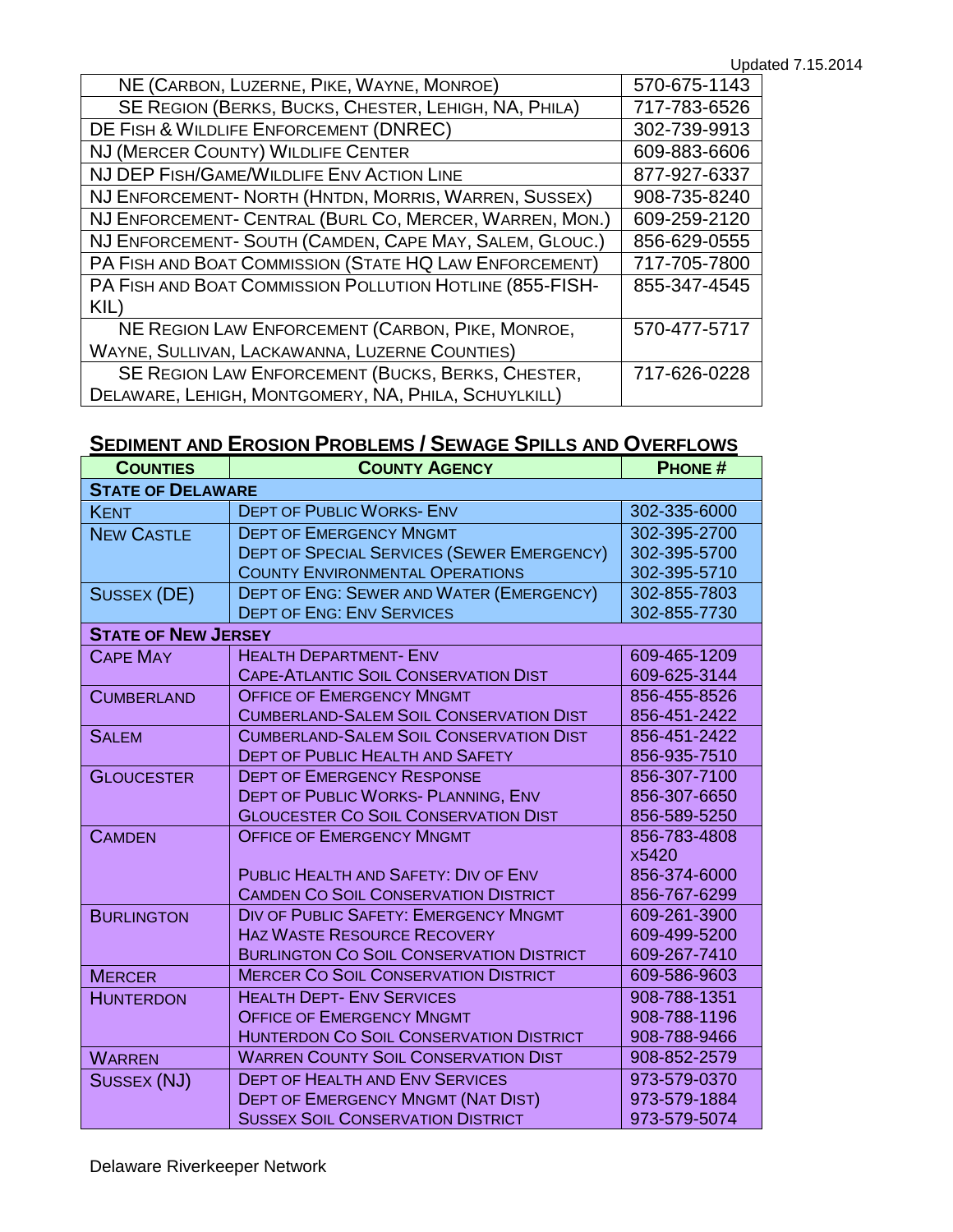| <b>STATE OF NEW YORK</b>     |                                                                                  |                              |
|------------------------------|----------------------------------------------------------------------------------|------------------------------|
| DELAWARE (NY)                | <b>DEPT OF EMERGENCY SERVICES</b>                                                | 607-746-9600                 |
|                              | <b>DE COUNTY HUMANE SOCIETY</b>                                                  | 607-746-3080                 |
|                              | DE COUNTY SOIL CONSERVATION DISTRICT                                             | 607-865-7161                 |
| <b>SULLIVAN</b>              | <b>SULLIVAN COUNTY SOIL CONSERVATION DIST</b>                                    | 845-292-6552                 |
|                              |                                                                                  | x101                         |
|                              | <b>SULLIVAN COUNTY DEPT OF EMERGENCY SERVICES</b>                                | 845-794-3000                 |
|                              |                                                                                  | x3100                        |
|                              | <b>SULLIVAN COUNTY DEPT OF PUBLIC WORKS</b>                                      | 845-794-3000                 |
|                              |                                                                                  | x5002                        |
| <b>ORANGE</b>                | <b>ORANGE CO SOIL CONSERVATION DIST</b>                                          | 914-343-1873                 |
|                              |                                                                                  | x3811                        |
| <b>ULSTER</b>                | <b>ULSTER CO SOIL CONSERVATION DIST</b>                                          | 845-883-7162                 |
|                              |                                                                                  | x5                           |
|                              | <b>SEDIMENT AND EROSION PROBLEMS / SEWAGE SPILLS AND OVERFLOWS</b>               |                              |
| <b>COUNTY</b>                | <b>COUNTY AGENCY</b>                                                             | <b>PHONE#</b>                |
| <b>STATE OF PENNSYLVANIA</b> |                                                                                  |                              |
| <b>WAYNE</b>                 | <b>DEPT OF EMERGENCY MANAGEMENT</b>                                              | 570-253-1622                 |
|                              | <b>WAYNE COUNTY CONSERVATION DISTRICT</b>                                        | 570-253-0930                 |
| <b>PIKE</b>                  | <b>PIKE COUNTY CONSERVATION DISTRICT</b>                                         | 570-226-8220                 |
| <b>MONROE</b>                | <b>MONROE COUNTY CONSERVATION DISTRICT</b>                                       | 570-629-3060                 |
|                              | <b>DEPT OF EMERGENCY MANAGEMENT</b>                                              | 570-992-4113                 |
| <b>CARBON</b>                | <b>DEPT OF EMERGENCY MANAGEMENT</b>                                              | 570-325-3097                 |
|                              | <b>CARBON COUNTY CONSERVATION DISTRICT</b>                                       | 610-377-4894                 |
|                              |                                                                                  | x4                           |
| <b>NORTHAMPTON</b>           | <b>NA COUNTY CONSERVATION DISTRICT</b>                                           | 610-746-1971                 |
|                              | <b>NA EMERGENCY MNGMT OPERATOR</b>                                               | 610-746-3194                 |
|                              |                                                                                  | <b>X229</b>                  |
|                              | <b>DEPT OF PUBLIC WORKS- PARKS AND REC DIV</b>                                   | 610-746-1975                 |
| LEHIGH                       | <b>LEHIGH CO EMERGENCY SERVICES</b>                                              | 610-782-3073                 |
|                              | <b>LEHIGH CO CONSERVATION DIST- COMPLIANCE</b>                                   | 610-391-9583                 |
| <b>SCHUYLKILL</b>            | <b>SCHUYLKILL COUNTY CONSERVATION DISTRICT</b>                                   | 570-622-3742                 |
|                              |                                                                                  | X <sub>5</sub>               |
|                              | <b>EMERGENCY MANAGEMENT AGENCY</b>                                               | 570-622-3739                 |
| <b>BERKS</b>                 | <b>BERKS COUNTY CONSERVATION DIST</b>                                            | 610-372-4657                 |
|                              | <b>DEPT OF EMERGENCY SERVICES</b>                                                | 610-374-4800                 |
| <b>BUCKS</b>                 | <b>BUCKS CO CONSERVATION DISTRICT</b>                                            | 215-345-7577                 |
|                              | <b>BUCKS COUNTY HEALTH DEPT</b><br><b>HEALTH DEPT: ENVIRONMENTAL ENGINEERING</b> | 215-348-6000                 |
|                              | <b>BUCKS COUNTY EMERGENCY SERVICES</b>                                           | 215-340-8612<br>215-340-8700 |
| <b>MONTGOMERY</b>            | <b>MONT CO CONSERVATION DISTRICT</b>                                             | 610-489-4506                 |
|                              | <b>MONT COUNTY PUBLIC SAFETY DEPT</b>                                            | 610-631-6500                 |
| <b>PHILADELPHIA</b>          | <b>OFFICE OF EMERGENCY MANAGEMENT</b>                                            | 215-686-1100                 |
|                              | <b>DEPT OF PUBLIC HEALTH - ENV. SERVICES</b>                                     | 215-685-7492                 |
|                              | PUBLIC ANIMAL CARE AND CONTROL ASSOC.                                            | 267-385-3800                 |
|                              | <b>24 HOUR POISON CONTROL (PESTICIDES)</b>                                       | 1800-222-1222                |
| <b>CHESTER</b>               | <b>CHESTER COUNTY 9-1-1 COMMUNICATIONS CENTER</b>                                | 610-344-5000                 |
|                              | CHESTER CO HEALTH DEPT BUREAU OF ENV.                                            | 610-344-6225                 |
|                              | <b>CHESTER CO CONSERVATION DISTRICT</b>                                          | 610-925-4920                 |
| <b>DELAWARE</b>              | DE COUNTY CONS DISTRICT: ENV. PROBLEMS                                           | 610-892-9484                 |
|                              | DE COUNTY EMERGENCY SERVICES                                                     | 610-565-8700                 |
|                              | DE COUNTY DEPT OF PUBLIC WORKS                                                   | 610-891-4668                 |